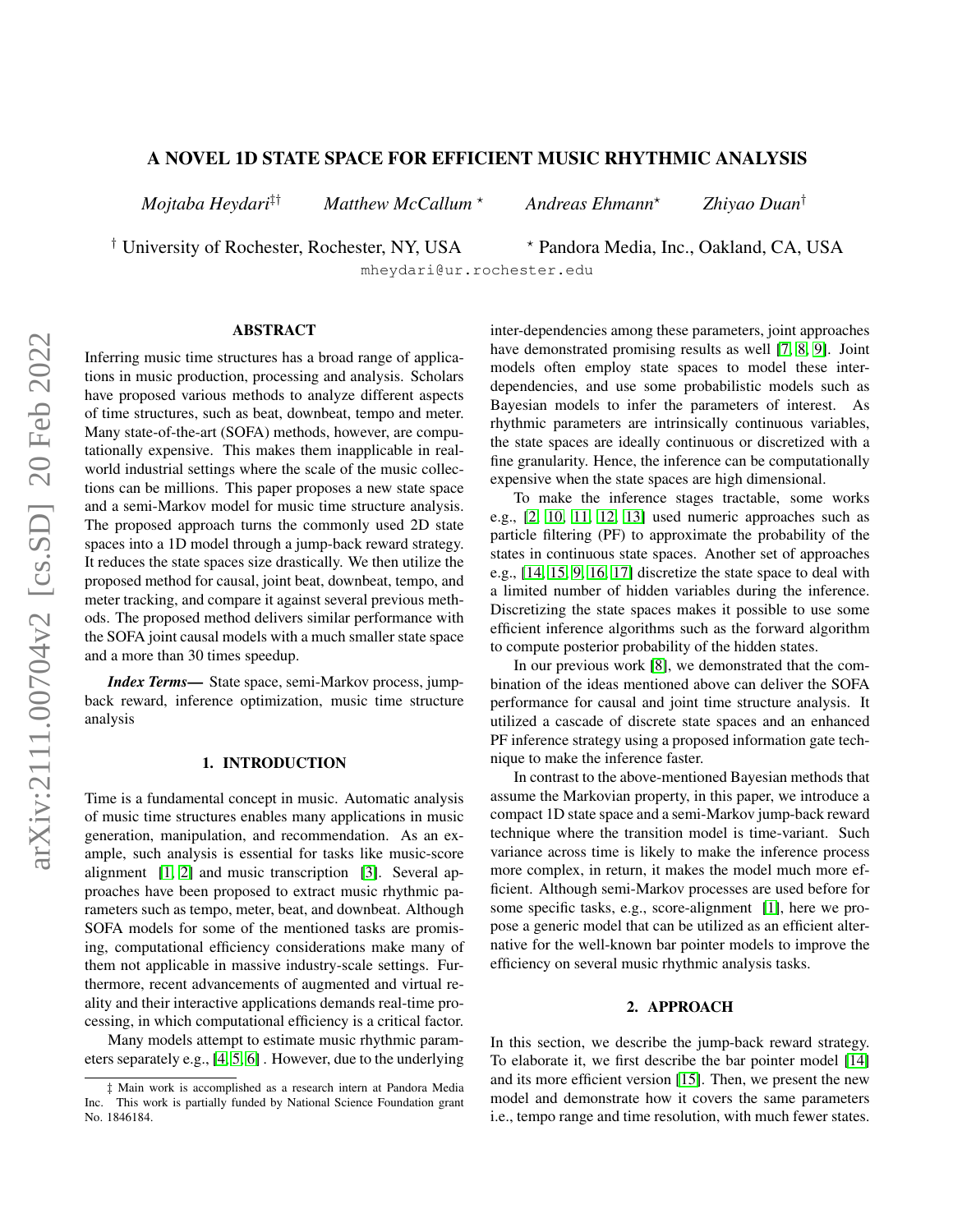#### 2.1. Bar pointer models

The *bar pointer model* for joint meter, tempo, and rhythmic pattern inference was proposed by Whiteley et al. [\[14\]](#page-4-13) to model the dynamics of a bar pointer that moves through a 2D state space throughout a piece of music. The two dimensions of the state space represent relative positions within a bar  $\Phi_k \in \{1, 2, ..., M\}$  with M being the last position, and the tempo (in the unit of frames per bar)  $\hat{\Phi}_k \in {\{\dot{\Phi}_{min}, \dot{\Phi}_{min+1}, ..., \dot{\Phi}_{max}\}}$ , in the k-th audio frame. This state space is discretized into even grids along both dimensions, assigning the equal number of positions per bar for different tempi, leading to different time resolutions for them.

Under the same framework, assuming a known and fixed meter, Krebs et al. [\[15\]](#page-4-14) proposed a different discretization strategy for the state space, where the number of positions within a bar  $M(T)$  depends on the tempo T (in BPM) as:

$$
M(T) = Round(\frac{B \times 60}{T \times \Delta}),
$$
\n(1)

where  $B$  is the number of beats per bar that is fixed and known, and  $\Delta$  is the frame length in seconds. By assigning fewer positions for higher tempi, this model ensures the same time resolution for different tempi. This makes the inference more efficient hence is called the *efficient bar pointer model*.

Similarly, for beat tracking alone, a *beat pointer model* and its efficient counterpart can be derived, by replacing the horizontal axis with the relative positions within a beat.

When the meter is unknown, however, one limitation of the efficient bar pointer model is that the inference needs to be performed on multiple state spaces *independently*, making the total state space much larger. For instance, given the tempo axis ranging from 55 BPM to 215 BPM and the audio frame hop size of 20 ms, if a bar may contain 2 to 6 beats, then a total of 28,980 states will be needed counting all of the 5 independent state spaces. This problem is addressed by some works such as the BeatNet [\[8\]](#page-4-7), using a cascade model of two separate state spaces for music beat-tempo tracking and downbeat-meter tracking, respectively. This allows to consider different bar lengths in a single state space, and shrinks the total state space size from 28,980 states down to 1,469 states for the example above. Fig. 1a and 1c demonstrate the state space of the *efficient beat pointer model*. and the downbeat state space to cover a bar length from 2 to 6 beats for the cascade model. The disadvantage of the cascade model is that the inference of downbeat and meter depends on the inference of beat and tempo. In other words, errors in beat and tempo tracking will be propagated to downbeat and meter tracking.

## 2.2. Proposed 1-D state space

The main idea of the proposed approach is to modify the 2D bar pointer or beat pointer state space into a compact 1D space that covers the same tempo or meter range and time resolution but with much fewer states. This is achieved by re-defining the position dimension and replacing the tempo dimension with a jump-back strategy.

Specifically, taking the beat space as an example, instead of defining the position dimension as relative positions within a beat, the proposed 1D state space defines it as audio frame indices within a beat interval. The first index corresponds to the beat position, while the last corresponds to the last frame within the beat for the smallest possible tempo. As an audio frame arrives, a pointer hypothesis moves along this dimension one step to the right. It jumps back to the left end when it believes that a new beat arrives. As the tempo is unknown, there is uncertainty on when jump-back should happen. We hence use a probability distribution  $\gamma(\phi_k)$  to describe this uncertainty, where  $\phi_k$  is the position (i.e., the frame index within a beat) of the k-th audio frame. This is illustrated in Fig. 1b. The key of this jump-back operation is that it circulates back some probability mass of the pointer's position distribution to the left end (i.e, the beat position), which is then gradually transported to the right as new frames arrive. When the music demonstrates regular beats, the jump-back probability will show a strong peak at the frame index corresponding to the beat interval, and the posterior distribution of the pointer position will be reinforced to show a significant peak that moves forward but circles back after each beat interval.

Fig. 1a illustrates the efficient beat pointer state space [\[15\]](#page-4-14) that includes multiple rows corresponding to different tempi from  $M(T_{min}) = 55$  (frames per beat interval) in the bottom row to  $M(T_{max}) = 14$  (frames per beat interval) in the top one. The proposed state space, in contrast, is 1D as demonstrated in Fig. 1b. The number of states in Fig. 1b is equal to the number of frames within one beat interval for the smallest possible tempo. By taking the same example used in Fig. 1a, this number is 55. Therefore, the number of states is reduced from 1,449 in Fig. 1a to 55 in Fig. 1b.

This 1D state space can also be constructed for the downbeat (bar) state space following the same logic. Fig. 1c shows the bar state space in the cascade approach [\[8\]](#page-4-7), where the horizontal axis is relative positions within a bar at the granularity of a beat, and the vertical axis is the bar length. Fig. 1d reduces this space into 1D with only the position dimension; the bar length range and the position granularity are kept the same as those in Fig. 1c. It is clear that the number of states reduces from 20 in Fig. 1c to 6 in Fig. 1d.

In addition to assisting with computational cost reduction, fewer states may help increase the accuracy, given that the system should infer the correct states out of fewer hypotheses. Note that the new state space includes a vector of jumpback weights corresponding to the beat/bar positions, and the position that achieves the maximum one represents the local tempo/meter. The weights are updated based on the rewardpunishment mechanism discussed in the next session.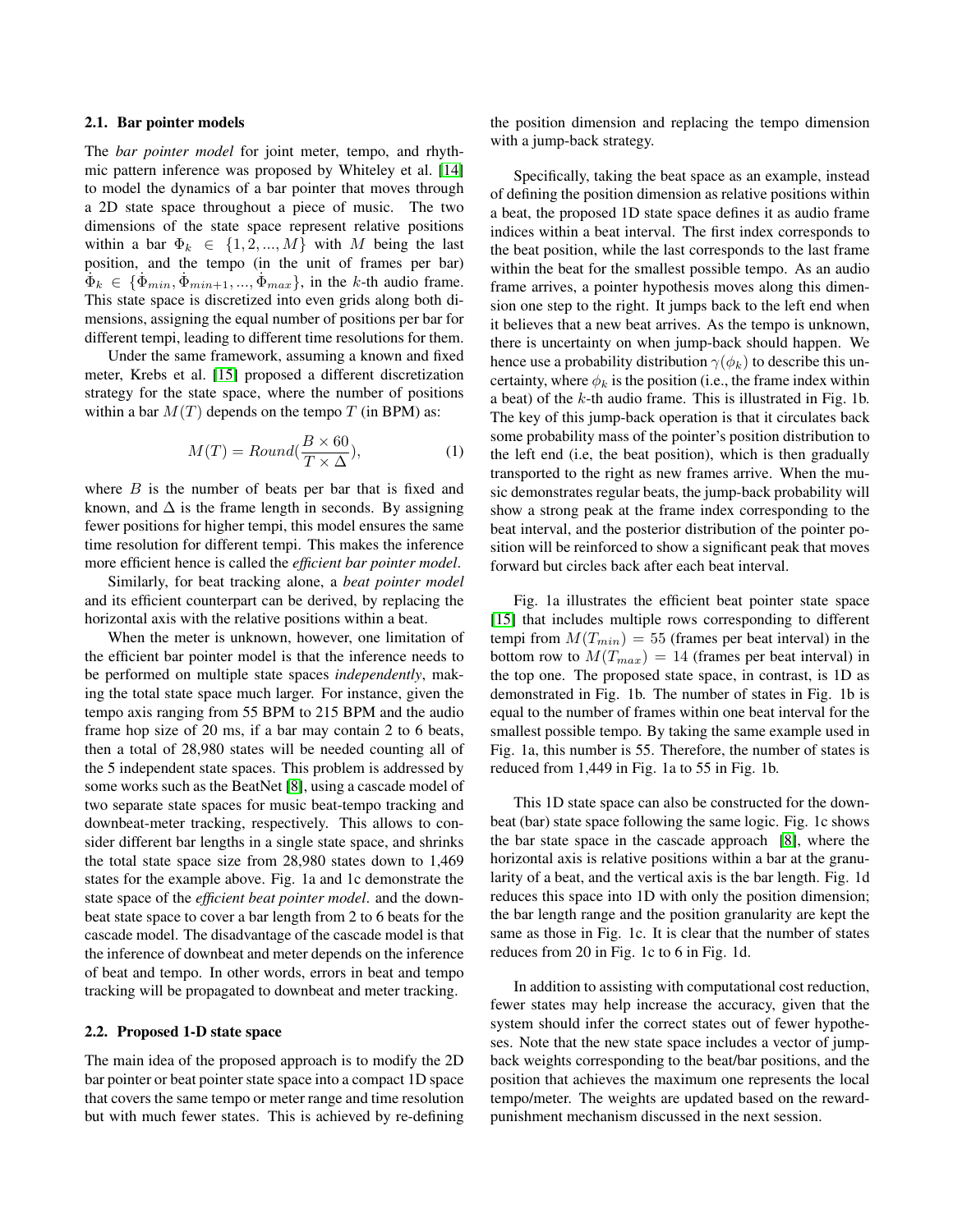

Fig. 1. Comparison of the state spaces for music time analysis for a tempo range of [55, 215] BPM, a frame hop size of 20 ms, and a bar length of [2, 6] beats. a) The efficient beat pointer state space [\[15\]](#page-4-14) for beat-tempo tracking. b) The proposed 1D state space with jump-backs for beat-tempo tracking. c) The cascade state space for downbeat-meter tracking [\[8\]](#page-4-7). d) The proposed 1D state space with jump-backs for downbeat-meter tracking.

#### 2.3. Inference

This section describes an approach to incorporating the proposed state space into the HMM process for online music rhythmic analysis tasks in which the inference cost and speed are crucial factors. Given that the proposed state space is much smaller than previous ones, we compute the pointer's posterior probability exactly instead of approximating it using Monte Carlo PF [\[8\]](#page-4-7). In the following, we describe the computational process for the beat state space. The process for the downbeat state space is the same, and is omitted here to save space.

Let  $\phi_k$  and  $y_k$  denote the latent state and observation at frame k, respectively. Suppose the position posterior  $p(\phi_k|y_{1:k})$  is already estimated, then a "predict-update" iterative procedure can be used to compute the next frame's position posterior  $p(\phi_{k+1}|y_{1:k+1})$ . First, a one-step-ahead prediction is computed as:

$$
p(\phi_{k+1}|y_{1:k}) = \sum_{\phi_k} p(\phi_{k+1}|\phi_k) p(\phi_k|y_{1:k}), \quad (2)
$$

where  $p(\phi_{k+1}|\phi_k)$  is the state transition probability:

$$
p(\phi_{k+1}|\phi_k) = \begin{cases} \gamma(\phi_k) & \text{if } \phi_{k+1} = 1 \\ 1 - \gamma(\phi_k) & \text{if } \phi_{k+1} = \phi_k + 1 \\ 0 & \text{otherwise} \end{cases}
$$
 (3)

where  $\gamma(\phi_k)$  is the normalized jump-back probability for the pointer to jump from position  $\phi_k$  back to the beat state. The pointer can also move one step to the right with the probability of  $1 - \gamma(\phi_k)$ , but no other transition is allowed.

Given the tempo range  $[T_{min}, T_{max}]$ , the jump-back would only happen between states  $M(T_{max})$  and  $M(T_{min})$ , where the former is the least possible number of frames within a beat and the latter is the maximum possible number of frames. In other words,  $\gamma(\phi_k) = 0$  for  $\phi_k \in$ 

 ${1, 2, ..., M(T_{max}) - 1}.$  Also, we set  $\gamma(M(T_{min})) = 1$ to guarantee that the probability mass never exceeds the last possible state. For the rest of the states i.e.,  $\phi_{k-1} \in$  ${M(T_{max}), M(T_{max}) + 1, ..., M(T_{min}) - 1},$  jump-back probabilities require updating.

Then the update step absorbs the newly observed audio frame as follows:

$$
p(\phi_{k+1}|y_{1:k+1}) = \frac{1}{Z_{k+1}} p(y_{k+1}|\phi_{k+1}) p(\phi_{k+1}|y_{1:k}), \quad (4)
$$

where  $Z_{k+1}$  is the normalization constant, and the observation likelihood  $p(y_{k+1}|\phi_{k+1})$  is defined as:

$$
p(y_{k+1}|\phi_{k+1}) \propto \begin{cases} b_{k+1} & \text{if } \phi_{k+1} = 1 \text{ and } b_{k+1} \ge T \\ \epsilon & \text{otherwise} \end{cases}
$$
\n(5)

where the first branch is for the beat state, i.e., the pointer position  $\phi_k$  is at the left end of Fig. 1b. We also use a threshold T to omit frames that have too low beat activation  $b_k$ , which is computed from audio features using a neural network [\[8\]](#page-4-7) or other models. The second branch is for the other states, and a small constant  $\epsilon$  is assigned as the likelihood.

#### 2.4. Jump-back reward strategy

In this section, we introduce a method to update the jumpback probability vector. It is noted that jump back technique should not be confused with back tracking operation that is included in some dynamic programming offline inferences such as that of Ellis [\[18\]](#page-4-17). The transition model used in the prediction stage returns a portion of the position probability to the beat state. For the update step, when the beat activation is larger than the threshold, it increases the position probability of the beat state, and decreases that of the other states. For  $\phi_{k+1} \in \{M(T_{max}) : M(T_{min}) - 1\}$ , updating the jump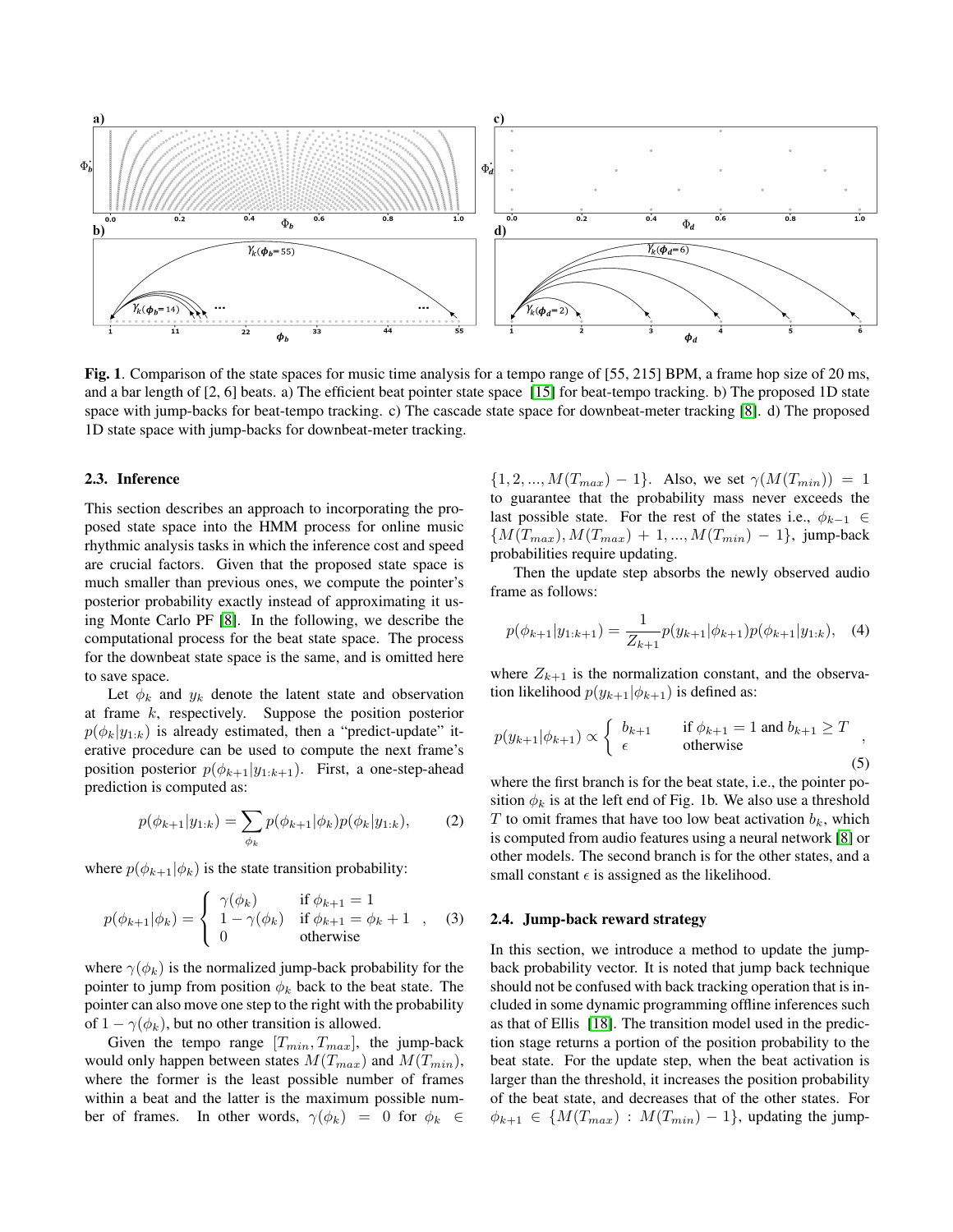back probabilities is accomplished through an iterative equation with a forgetting factor  $\lambda$  at each frame using an update signal denoted by  $\Gamma(\phi_{k+1})$ :

$$
\gamma(\phi_{k+1}) = \lambda \gamma(\phi_k) + (1 - \lambda) \Gamma(\phi_{k+1}), \text{where} \qquad (6)
$$

$$
\Gamma(\phi_{k+1}) = \begin{cases}\n p(\phi_{k+1}|y_{1:k}) - p(\phi_{k+1}|y_{1:k+1}) & \text{if } b_{k+1} \ge T \\
-(p(\phi_k|y_{1:k}) - p(\phi_{k+1}|y_{1:k})) & \text{if } b_{k+1} < T \\
0 & \text{otherwise}\n\end{cases}
$$
\n(7)

The first branch corresponds to the situation where the  $(k+1)$ th frame is likely a beat. It computes the amount of probability changes in the update step, which are probability decreases for non-beat states. This probability change would be informative in detecting the main loop (tempo), since the higher contrast between before and after update stage indicates that from which state the majority of the probability mass (frame phase) loops back. The second branch corresponds to the situation where the  $k + 1$ -th frame is not likely a beat. It is the negative amount of probability mass that is jumped back to the beat state in the prediction step. This wrong jump back would have been avoided in an ideal case, and its negative value serves as a punishment for the wrong jumps. The source code and video demos of the implementation are available<sup>[1](#page-3-0)</sup>.

## 3. EVALUATION

To demonstrate the capability of the 1D state space, we implemented a causal joint beat and downbeat tracking system using the proposed model. It is important to note that the model does not require tempo and meter prior knowledge and decodes them as well. The beat and downbeat activations are obtained from the pre-trained neural networks in our previous BeatNet work [\[8\]](#page-4-7). Also, The states' probabilities and jump-back probabilities are initialized randomly. Following the SOFA online methods, we employ the GTZAN dataset to evaluate the performance of the proposed inference model. It is a comprehensive dataset including 1000 excerpts from 10 different music genres. Another reason that makes it more suitable for the evaluation is that it was entirely unseen during the training stage of all reported supervised models.

Table 1 illustrates the beat and downbeat F-measure performance of several online methods. To demonstrate the efficiency of the proposed model, the processing time of each model is reported as well. The reported numbers are the average computational time for 30-second music excerpts of the GTZAN dataset. Note that we measure the speed of all methods on the same Windows machine with an AMD Ryzen 9 3900X CPU and 3.80 GHz clock. For DLB [\[5\]](#page-4-4) and Beat-Net [\[8\]](#page-4-7), their paper-reported default number of particles is used, which is 1000 and 1750, respectively.

Table 1. Performance and speed comparison of several online beat and downbeat tracking models on the GTZAN.

| Method              | F-Measure    | <i>F-Measure</i> | Comp. Time |
|---------------------|--------------|------------------|------------|
|                     | <b>Beats</b> | Downbeats        | (Seconds)  |
| Aubio [19]          | 57.09        |                  | 0.1        |
| BeatNet [8]         | 75.44        | 46.49            | 8.87       |
| Böck ACF [22]       | 64.63        |                  | 7.01       |
| <b>Böck FF [20]</b> | 74.18        |                  | 2.19       |
| <b>DLB</b> [5]      | 73.77        |                  | 21.30      |
| IBT <sub>[6]</sub>  | 68.99        |                  | 4.89       |
| 1D state space      | 76.48        | 42.57            | 0.29       |

.

Among all of the methods in Table 1, the new model and BeatNet [\[8\]](#page-4-7) are joint beat and downbeat tracking approaches, and the rest are only beat tracking models. Also, except IBT [\[6\]](#page-4-5) and Aubio [\[19\]](#page-4-18), all the other models are supervised, and they leverage deep neural networks to extract beat and/or downbeat activations. Table 1 demonstrates that the proposed model can deliver the same beat tracking F-measure performance as the BeatNet [\[8\]](#page-4-7), which is the SOFA online approach. However, its downbeat performance is moderately lower than that of the BeatNet. The primary point is that using the proposed 1D state space and the jump-back reward technique leads to a more than 30x speedup than BeatNet, making it much more suitable for large scale industrial usages.

Another interesting observation is that Aubio [\[19\]](#page-4-18) is even faster than the proposed model. The reason is that it is a classical signal processing model and it does not use Bayesian temporal decoding at the inference stage. Its main drawback, however, is its performance which is the lowest and suffering from the common issues of the sliding window approaches [\[6\]](#page-4-5). DLB [\[5\]](#page-4-4), on the other hand, addresses the sliding window issues and delivers much better results, but it is the slowest model. Finally, comparing the proposed model with Böck FF  $[20, 21]$  $[20, 21]$ , which also performs exact inference instead of using a sampling approach, we see that the proposed method achieves a similar F-measure on beat tracking and a 7.5x speedup, even though the proposed model is a multi-task approach that also performs downbeat tracking.

### 4. CONCLUSION AND FUTURE WORKS

In this paper, we introduced a novel semi-Markov state space and a jump-back reward technique to reduce the computational cost of music rhythmic analysis tasks. This new state space is much smaller than the previous efficient space in the literature. We also implemented an online model to infer several music rhythmic parameters jointly. We showed that using the new state space along with the new inference process delivers the SOFA results for beat tracking and comparable results for downbeat tracking with a drastically faster speed.

<span id="page-3-0"></span><sup>1</sup>https://github.com/mjhydri/1D-StateSpace